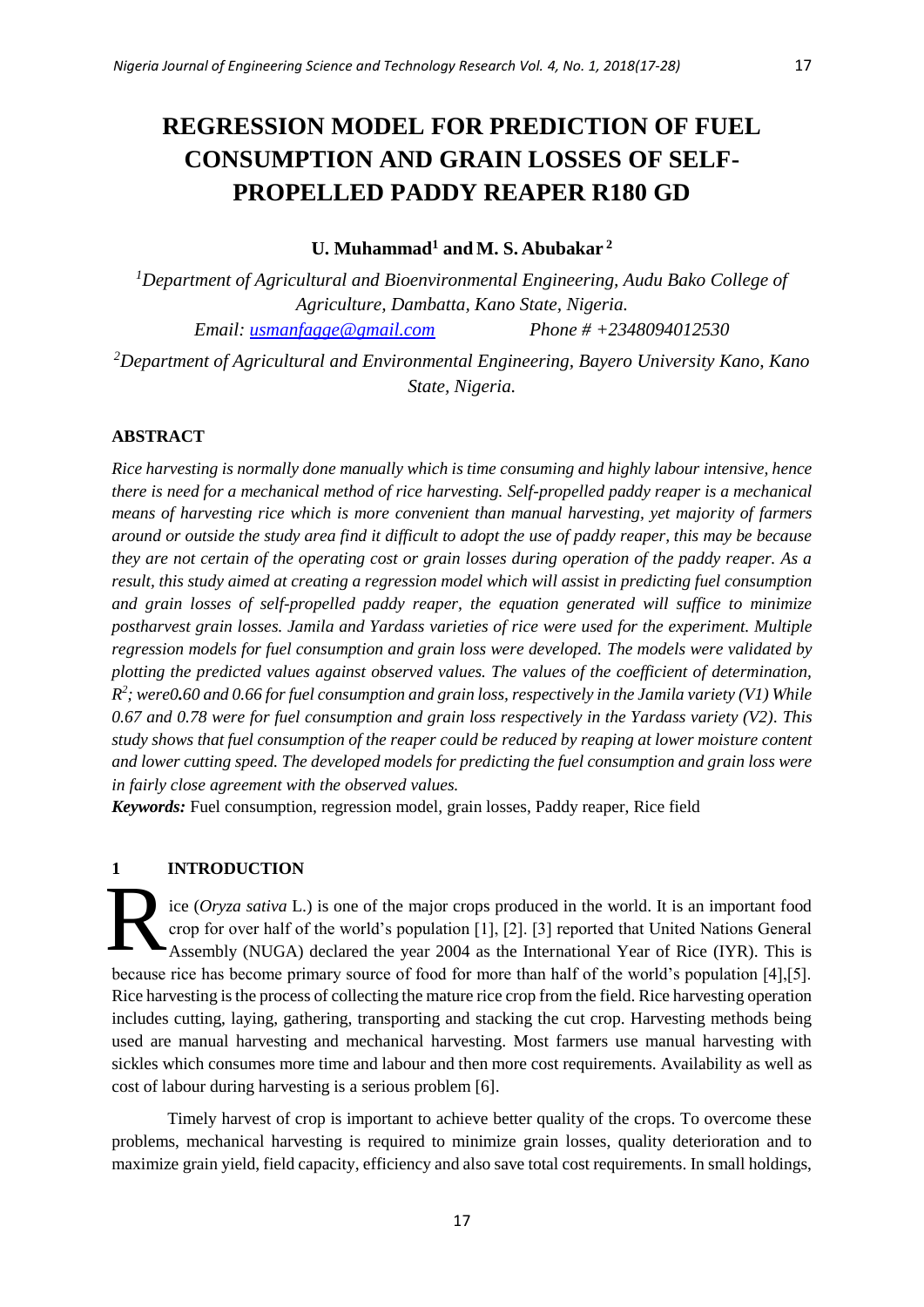the use of a large scale machine such as combine harvester is inappropriate because it needs high technical know-how for operation and maintenance and the large initial investment necessary. Also, field efficiency is low and losses of straw are high on irregularly furrowed soils. Hence, the use of mechanical reaper is in appropriate for small holdings.

Reaper is a crop harvesting machine which cut crops mechanically and lays down the stems, providing an alternative to using labourers to gather in crops by hand at harvest time [7]. Rice Harvesting has been and still remains a serious problem to the peasant farmers in Nigeria. The techniques for harvesting rice are still traditional based mainly on hand tools technology. This leads to the acquisition of a brand new self-propelled walking paddy reaper for teaching and research purpose in the Department of Agricultural and Environmental Engineering, Bayero University, Kano. Despite the fact that, traditional method of rice harvesting is laborious, time wasting, uneconomical and causes grain losses, commonly available rice reapers are not patronized by majority of farmers around and outside the study area. This may be because they are not certain of the operating cost or grain losses during operation of the paddy reaper. Therefore, the aim of this study is to establish a regression model for prediction of fuel consumption and grain losses of a self-propelled walking paddy reaper R 180 GD for rice harvesting.

## **2 MATERIALS AND METHODS**

The materials used in this research include the following; self-propelled walking paddy reaper R 180 GD; measuring tape 50 m long; ranging pole; digital weighing balance; fuel measuring cylinder 1000ml capacity; fuel (diesel); and grain moisture meter. The rice varieties used for this study were *Jamila and Yardass.* The reaper field performance testing was carried out on Agricultural and Environmental Engineering Department Research and Demonstration field, Bayero University, Kano. The area is located about 6 km to the west of old city wall of Kano Municipal along Gwarzo road, Kano State, Nigeria. The area is between latitude 11°30<sup> $\dot{\ }$ </sup> N and 8º30´ E within Kano State of Nigeria with approximate boundaries consisting of the Gwarzo road to the south, the Watari River to the west. The topography is flat with slightly undulating slope in NW-SSE direction [8].

# *2.1 Description of the Self-propelled Walking Paddy Reaper R 180 GD*

The machine is composed of engine, moving parts, driving system, horizontal cutting bench, traversing conveyor, reciprocating cutter, crop lifter, and divider board. Plate 1 shows the self-propelled walking paddy reaper R 180 GD.



**Plate 1:** Self-propelled walking paddy reaper R 180 GD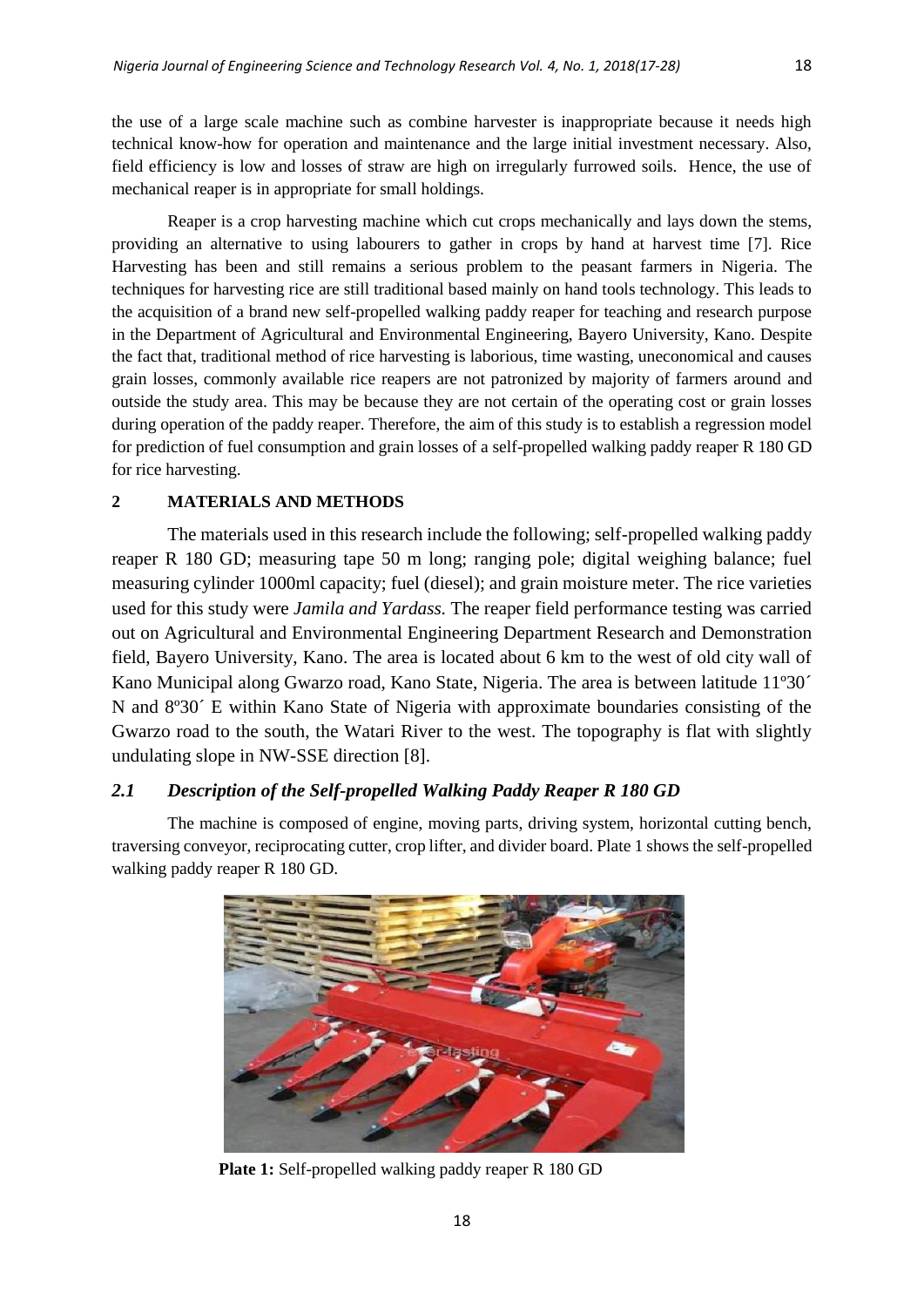## *2.2 Material and Methods*

Preliminary tests were conducted to determine the machine's forward speed of 2.5 km/h. The actual ground speed of the reaper was obtained by running the machine through a marked distance and timed. Crop moisture contents were monitored from time to time until appropriate rice crop harvesting moisture content obtained [9].

## *2.3 Experimental Procedure*

A 25 m by 100 m rice crop field was used for the experiment. Harvesting operation was conducted using mechanical reaper by allowing the machine to enter between standing rice crops, cut the crops by the reciprocating motion of the cutter bar and finally transfer the cut crops to the side of the machine with help of chain conveyor. Operation time, total time, fuel consumption and grain losses were measured and recorded during the experiment.

#### *2.4 Determination of Performance Parameters*

The following parameters were determined when the reaper was operating in the field. The procedures and relationships adopted for measurement, recording and computations of various parameters are presented as follows:

## *2.4.1 Cutting speed, C*

| The knife speed of the reaper was calculated using equation provided by [7]. |  |
|------------------------------------------------------------------------------|--|
| $C = \frac{S \times n}{n}$                                                   |  |
|                                                                              |  |

Where; C = cutting speed, m/s; S = length of stroke, m; n = crank speed, rpm

### *2.4.2 Walking speed (forward speed), S<sup>w</sup>*

The measurement of forward speed of the self-walking paddy reaper was achieved by running the machine through a marked distance and timed. The walking speed was determined and recorded in km/h using the relationship [7].

$$
S_w = \frac{3.6 \text{ D}}{T} \tag{2}
$$

Where;  $S_w =$  Walking speed, km/h; D = harvesting distance, m; T = harvesting time, s

#### *2.4.3 Moisture content, M*

The moisture content of the rice crop before harvest were determined by randomly taking the samples from the farm and placing them in a sealed container, it was then taken to laboratory. The samples were weighed in the laboratory and oven dried at  $130^{\circ}$ C for 24 hours and then re-weighed. The moisture content on wet basis was calculated using the formula given by [9]:

$$
M = \frac{\text{weight of wet sample - weight of dry sample}}{\text{weight of wet sample}} \times 100\%
$$
 (3)

#### *2.4.4 Fuel consumption, Fc*

Fuel consumption, in liter per hour (l/h), is the amount of refueling for the evaluation test. Before the start of each test trial, the fuel tank was filled to its capacity and after each test trial; the tank was refilled using graduated cylinder. The tank was kept in a horizontal position while filling up the tank, so as not to leave empty space in the tank [7]. Fuel consumption was calculated using the relationship:

$$
Fc = \frac{q}{t} \tag{4}
$$

Where; Fc = Fuel consumption,  $1/h$ ; q = quantity of fuel consumed, l; t = consumption time, h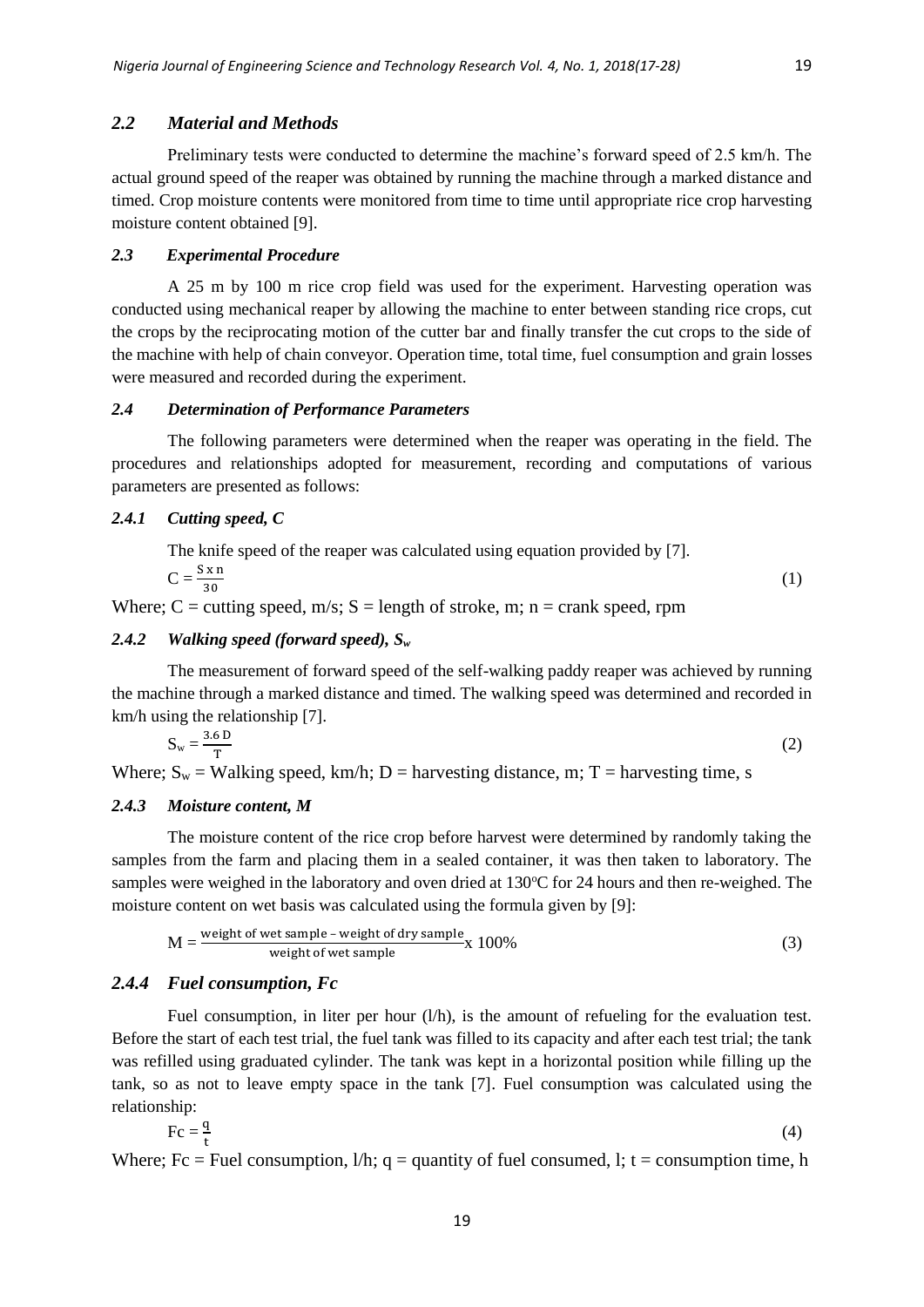## *2.4.5 Effective field capacity, C<sup>e</sup>*

Effective field capacity of a machine is the actual rate of being able to reap crop in a given time. In order to determine effective field capacity, the rated width of the equipment (cutting width), speed of travel and field efficiency were measured [10]. The effective field capacity was calculated using the relationship:

$$
C_e = \frac{So x W x e}{10} \tag{5}
$$

Where;  $C_e$  = Effective field capacity, ha/h; W = Cutting width, m; So = Operating speed, km/h; e = Field efficiency, %

## *2.4.6 Theoretical field capacity, C<sup>t</sup>*

Theoretical field capacity is the computed rate of being able to reap crop, it was calculated using the relationship below based on the operating speed and the width of the equipment [10].

$$
C_t = \frac{W \times so}{10} \tag{6}
$$

Where;  $C_t$  = Theoretical field capacity, ha/h; W = Cutting width, m; So = Operating speed, km/h

# *2.4.7 Field efficiency, e*

Field efficiency is the ratio of the useful time to total operating time, expressed in percent. Effective time (Useful time) was measured by stop watch and the lost time for machine adjustment, turning and refueling was taken during operation. The start and finish time of harvesting in each plot was also noted. The sum of useful time and loss time give the total operational time [10].

$$
e = \frac{T_e}{T_t} \times 100\% \tag{7}
$$

Where;  $e =$  Field Efficiency, %; Te = Useful time, h; Tt = Total operating time, h

#### *2.4.8 Harvest losses, Hl*

Harvest losses were determined before and after harvesting with reaper harvester, a  $1m\times1m$ wooden frame was thrown out randomly over four spots in each plot. All the grains fallen inside the frame were gathered and weighted and the mean value were recorded [11]. But instead of using frame to mark the sample areas, ranging poles were used. Pre-harvest and post-harvest loss were determined by placing ranging poles at random on each plots to mark sample areas each measuring (1m x1m) and collecting all the grains fail within the area enclosed by ranging poles and weighted [11]. Harvest losses were calculated using the relationship:

$$
Hl = \frac{W_{gt} - W_{go}}{Y} \, X \, 100\%
$$
\n(8)

Where; HI = Harvest loss, %;  $W_{gt}$  = Total harvest loss,  $g/m^2$ ;  $W_{gt}$  = Pre-harvest loss,  $g/m^2$  $Y =$ Grain yield,  $g/m^2$ 

#### *2.5 Regression Model Analysis*

Regression analysis involving more than one independent variable is called multiple regression analysis. When all independent variables are assumed to affect the dependent variable in a linear fashion, and independently of one another, the procedure is called multiple linear regression analysis [12].

A multiple linear regression is said to be operating if the relationship of the dependent variable Y to the k independent variables of  $X_1, X_2, \ldots, X_k$  can be expressed as:

$$
Y = \alpha + \beta_1 X 1 + \beta_2 X_2 \tag{9}
$$

Where ; $\alpha$  and $\beta$  are coefficient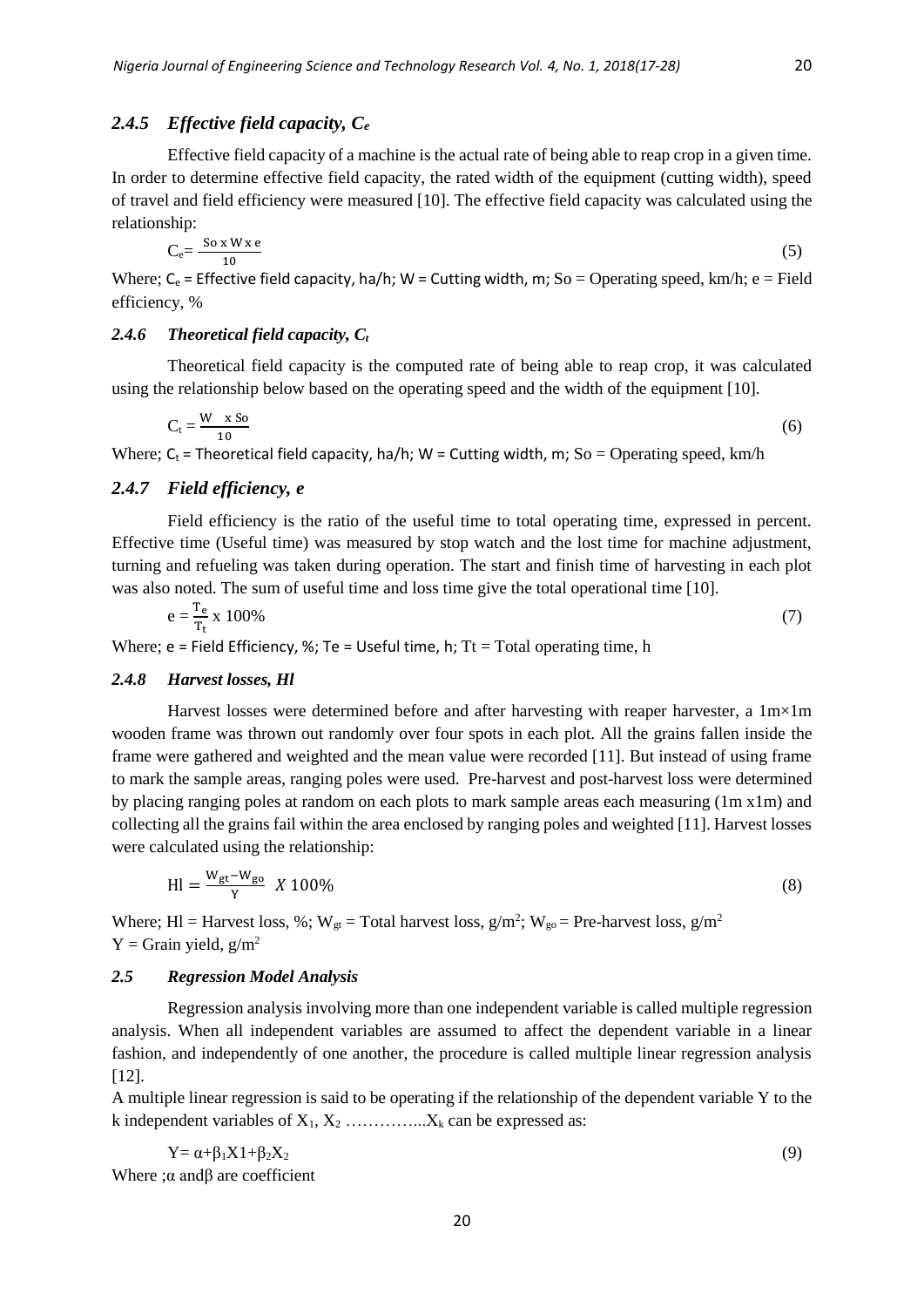#### *2.5.1 Model for predicting fuel consumption and grain losses*

Multiple linear regression models to predict Fuel consumption and Grain losses with respect to moisture content and cutting speed as input parameters for each of the rice variety harvested using reaper were developed.

#### *2.5.2 Fuel consumption*

Multiple linear regression models to predict Fuel consumption with respect to moisture content and cutting speed as input parameters for each of the rice variety was developed. The model is shown below:

$$
Fc = a + b1M + b2C \tag{10}
$$

Where; a and b are model constants, M is moisture content, C is cutting speed, Fc is fuel consumption

#### *2.5.3 Grain losses*

Multiple linear regression models to predict Grain losses with respect to moisture content and cutting speed as input parameters for each of the rice variety was developed. The model is shown below:

$$
Gl = a + b1M + b2C
$$
\n<sup>(11)</sup>

Where; Gl is Grain losses, a and b are model constants

#### *2.6 Data Analysis*

The data collected from the experiments were subjected to analysis of variance (ANOVA) technique using statistical analysis system (SAS) software package. The developed models were analyzed using SAS (jmp software) and Microsoft excel software.

## *2.7 Model Verification*

The procedure reported by [13] was adopted to modify the model. The models were verified by computing values of accuracy and precision, bias (mean difference), sum of residual (RES), absolute value of residual (ABRES), mean square prediction error (MSPE). The predicted and measured values were used to calculate various measures model quality. The mean square error (MSE) was the sum of accuracy and precision which is defined by [14] as:

$$
MSE = accuracy and precision = \frac{1}{n} \sum_{i=1}^{n} Vi^2
$$
 (12)

While, RMSE = 
$$
\left[\frac{1}{n}\sum_{i=1}^{n} Vi^2\right]^{\frac{1}{2}}
$$
 (13)

Where; V*i* was the difference between predicted value and observed value at locations,  $i=1, 2...$ n where n was the number of values in the check data set. Accuracy (the square of bias) was defined [14] as:

$$
\text{Bias} = \frac{1}{n} \sum_{i=1}^{n} V_i \tag{14}
$$

$$
\text{Accuracy} = (\text{bias})^2 = \left(\frac{1}{n}\sum_{i=1}^n Vi\right)^2\tag{15}
$$

Where; V represents the mean of the residuals. An accurate model will have no bias.

The sum of residuals (RES) and the sum of the absolute value of the residuals (ABSRES) were used to evaluate how consistent the model was in calculating grain losses. The residual is obtained using the model below:

$$
RES = \sum_{i=1}^{n} (0i - Pi) \tag{16}
$$

Where; O*i* is measured values and P*i* is calculated values and n is the number of observations.

A value of RES close to zero indicated an unbiased model and smaller values of ABRES indicate better performance. An assessment of the error of predicted related to observed values were made by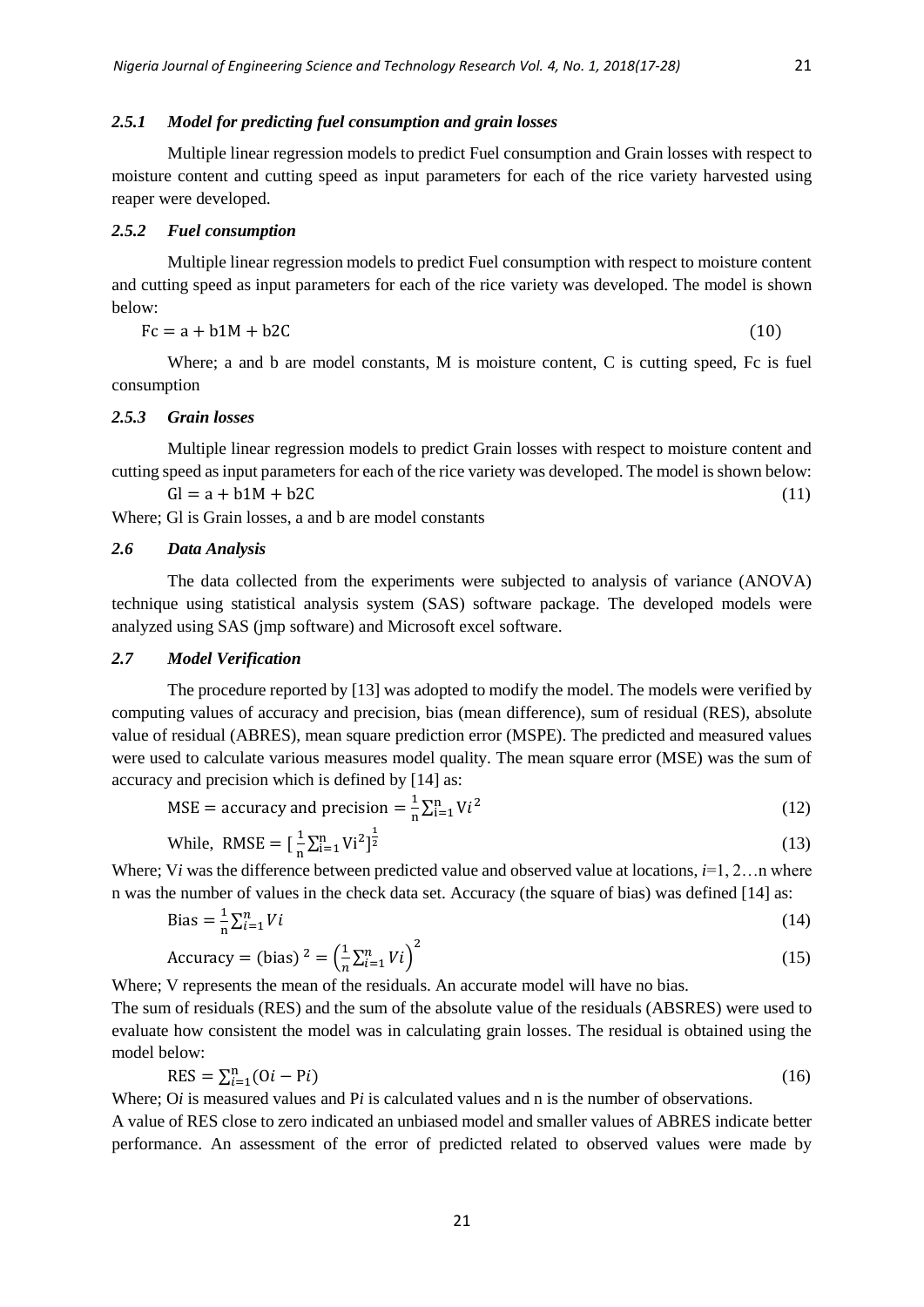calculating the mean square prediction error (MSPE) [14], the mean square prediction error was calculated using the relationship:

$$
MSPE = \sum_{i=1}^{n} (0i - Pi)^2 / n
$$
 (17)

Where;  $i = 1, 2, \ldots, n$ , n is the number of experimental observation and Oi and Pi are the observed and predicted values respectively.

## *2.8 Model Validation*

Validation of the model shows increase in confidence of the model in relation to solving a particular problem. If a model passes a number of tests, this only increases its credibility [15]. One of the methods that can be used for validation of a model is analysis of variance and covariance [16]. In validation of the model, the predicted values were plotted against the observed values. The coefficient of determination,  $\mathbb{R}^2$  value was used to ascertain the agreement between predicted and observed values.

# **3 RESULTS AND DISCUSSION**

# *3.1 Fuel Consumption and Grain Loss Prediction for Jamila Variety*

The result for predicted and observed value for fuel consumption is shown in Table 3.1 while the value for accuracy, precision, residual, mean square error and bias for fuel consumption while harvesting *Jamila* variety (V1) is shown in Table 3.2

| Table 3.1. Predicted and observed value for fuel consumption |  |
|--------------------------------------------------------------|--|
|--------------------------------------------------------------|--|

| M         | $\mathbf C$  | predicted | observed | $o-p$     | $(o-p)^2$ | $({\bf o}\text{-}{\bf p})^2/{\bf n}$ |
|-----------|--------------|-----------|----------|-----------|-----------|--------------------------------------|
| 20.18     | $\mathbf{1}$ | 0.97888   | 0.61     | $-0.3679$ | 0.1354    | 0.0050                               |
| 20.18     | 1.17         | 1.75442   | 2.01     | 0.2586    | 0.0669    | 0.0025                               |
| 20.18     | 1.33         | 2.48434   | 2.08     | $-0.4051$ | 0.1641    | 0.0061                               |
| 17.02     | $\mathbf{1}$ | 0.92832   | 0.90     | $-0.0306$ | 0.0009    | 0.0000                               |
| 17.02     | 1.17         | 1.70386   | 2.21     | 0.5067    | 0.2567    | 0.0095                               |
| 17.02     | 1.33         | 2.43378   | 2.13     | $-0.3084$ | 0.0951    | 0.0035                               |
| 14.12     | $\mathbf{1}$ | 0.88192   | 0.33     | $-0.5497$ | 0.3022    | 0.0112                               |
| 14.12     | 1.17         | 1.65746   | 1.61     | $-0.0460$ | 0.0021    | 0.0001                               |
| 14.12     | 1.33         | 2.38738   | 2.10     | $-0.2874$ | 0.0826    | 0.0031                               |
| 20.18     | $\mathbf{1}$ | 0.97888   | 0.50     | $-0.4743$ | 0.2250    | 0.0083                               |
| 20.18     | 1.17         | 1.75442   | 2.85     | 1.0966    | 1.2025    | 0.0445                               |
| 20.18     | 1.33         | 2.48434   | 2.50     | 0.0157    | 0.0002    | 0.0000                               |
| 17.02     | $\mathbf{1}$ | 0.92832   | 0.48     | $-0.4520$ | 0.2043    | 0.0076                               |
| 17.02     | 1.17         | 1.70386   | 2.19     | 0.4904    | 0.2405    | 0.0089                               |
| 17.02     | 1.33         | 2.43378   | 2.15     | $-0.2810$ | 0.0789    | 0.0029                               |
| 14.12     | $\mathbf{1}$ | 0.88192   | 0.36     | $-0.5187$ | 0.2691    | 0.0100                               |
| 14.12     | 1.17         | 1.65746   | 1.46     | $-0.2020$ | 0.0408    | 0.0015                               |
| 14.12     | 1.33         | 2.38738   | 2.67     | 0.2826    | 0.0799    | 0.0030                               |
| 20.18     | $\mathbf{1}$ | 0.97888   | 0.66     | $-0.3182$ | 0.1012    | 0.0037                               |
| 20.18     | 1.17         | 1.75442   | 2.42     | 0.6614    | 0.4374    | 0.0162                               |
| 20.18     | 1.33         | 2.48434   | 2.27     | $-0.2143$ | 0.0459    | 0.0017                               |
| 17.02     | $\mathbf{1}$ | 0.92832   | 0.45     | $-0.4776$ | 0.2281    | 0.0084                               |
| 17.02     | 1.17         | 1.70386   | 1.99     | 0.2842    | 0.0808    | 0.0030                               |
| 17.02     | 1.33         | 2.43378   | 2.02     | $-0.4138$ | 0.1712    | 0.0063                               |
| 14.12     | $\mathbf{1}$ | 0.88192   | 2.29     | 1.4103    | 1.9890    | 0.0737                               |
| 14.12     | 1.17         | 1.65746   | 2.15     | 0.4954    | 0.2454    | 0.0091                               |
| 14.12     | 1.33         | 2.38738   | 2.10     | $-0.2828$ | 0.0800    | 0.0030                               |
| Summation |              | 45.63108  | 45.50308 | $-0.128$  | 6.826244  | 0.252824                             |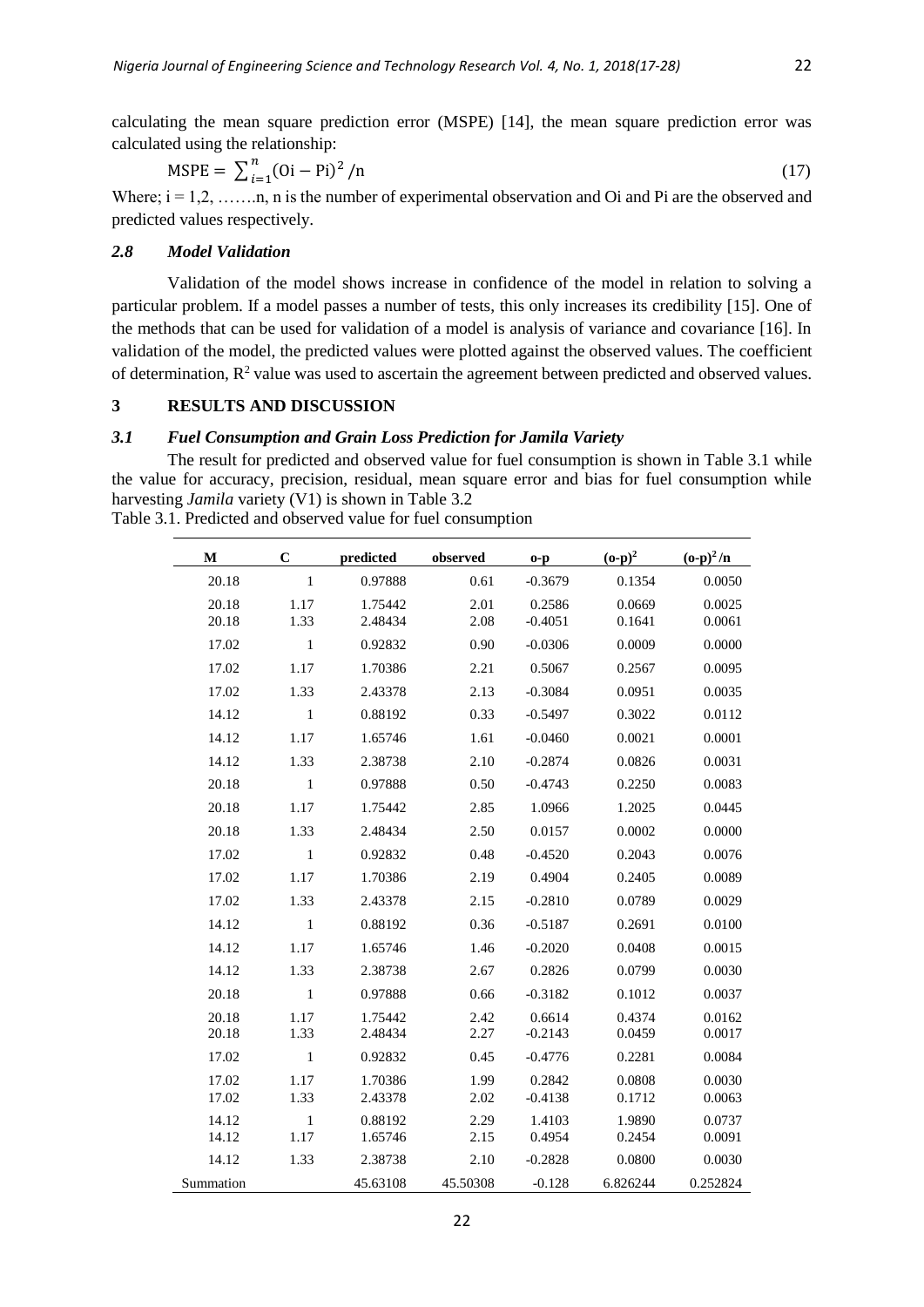Table 3.2: Accuracy, residual, mean square error and bias for fuel consumption while harvesting*Jamila* variety (V1)

| <b>RMSE</b> | MSE      | BIAS        | <b>ACCURACY</b> |
|-------------|----------|-------------|-----------------|
| 0.502816    | 0.252824 | $-0.004741$ | 2.24746E-05     |

The result for predicted and observed value for grain losses is shown in Table 3.3 while the value for accuracy, residual, mean square error and bias for grain losses while harvesting *Jamila* variety (V1) is shown in Table 3.4

**M C Predicted Observed o-p (o-p)<sup>2</sup>**  $({\bf o}\text{-}{\bf p})^2/{\bf n}$ 20.18 1 2.523 2.531 0.009 0.000 0.000 20.18 1.17 3.369 2.641 -0.728 0.530 0.020 20.18 1.33 4.165 2.219 -1.945 3.784 0.140 17.02 1 8.217 5.854 -2.363 5.585 0.207 17.02 1.17 9.063 15.282 6.219 38.672 1.432 17.02 1.33 9.859 9.545 -0.314 0.099 0.004 14.12 1 13.443 11.709 -1.733 3.005 0.111 14.12 1.17 14.289 20.158 5.869 34.446 1.276 14.12 1.33 15.085 11.911 -3.174 10.073 0.373 20.18 1 2.523 2.602 0.079 0.006 0.000 20.18 1.17 3.369 2.346 -1.022 1.045 0.039 20.18 1.33 4.165 4.572 0.407 0.166 0.006 17.02 1 8.217 4.388 -3.829 14.658 0.543 17.02 1.17 9.063 4.929 -4.134 17.091 0.633 17.02 1.33 9.859 15.521 5.662 32.059 1.187 14.12 1 13.443 14.414 0.971 0.944 0.035 14.12 1.17 14.289 16.360 2.071 4.289 0.159 14.12 1.33 15.085 11.928 -3.157 9.965 0.369 20.18 1 2.523 5.633 3.111 9.676 0.358 20.18 1.17 3.369 4.214 0.845 0.714 0.026 20.18 1.33 4.165 4.523 0.359 0.129 0.005 17.02 1 8.217 5.764 -2.453 6.019 0.223 17.02 1.17 9.063 4.632 -4.431 19.631 0.727 17.02 1.33 9.859 13.069 3.210 10.304 0.382 14.12 1 13.443 14.850 1.407 1.979 0.073 14.12 1.17 14.289 19.422 5.133 26.353 0.976 14.12 1.33 15.085 8.918 -6.167 38.027 1.408 Summation 240.033 239.935 -0.098 289.246 10.713

| Table 3.3. Prediction and observed value for grain losses |  |
|-----------------------------------------------------------|--|
|-----------------------------------------------------------|--|

| Table 3.4. Accuracy, residual, mean square error and bias for grain losses while harvesting |  |  |  |
|---------------------------------------------------------------------------------------------|--|--|--|
| <i>Jamila</i> variety (V1)                                                                  |  |  |  |

| RMSE     | MSE      | <b>BIAS</b> | <b>ACCURACY</b> |
|----------|----------|-------------|-----------------|
| 3.273042 | 10 71281 | $-0.00365$  | 1.3297E-05      |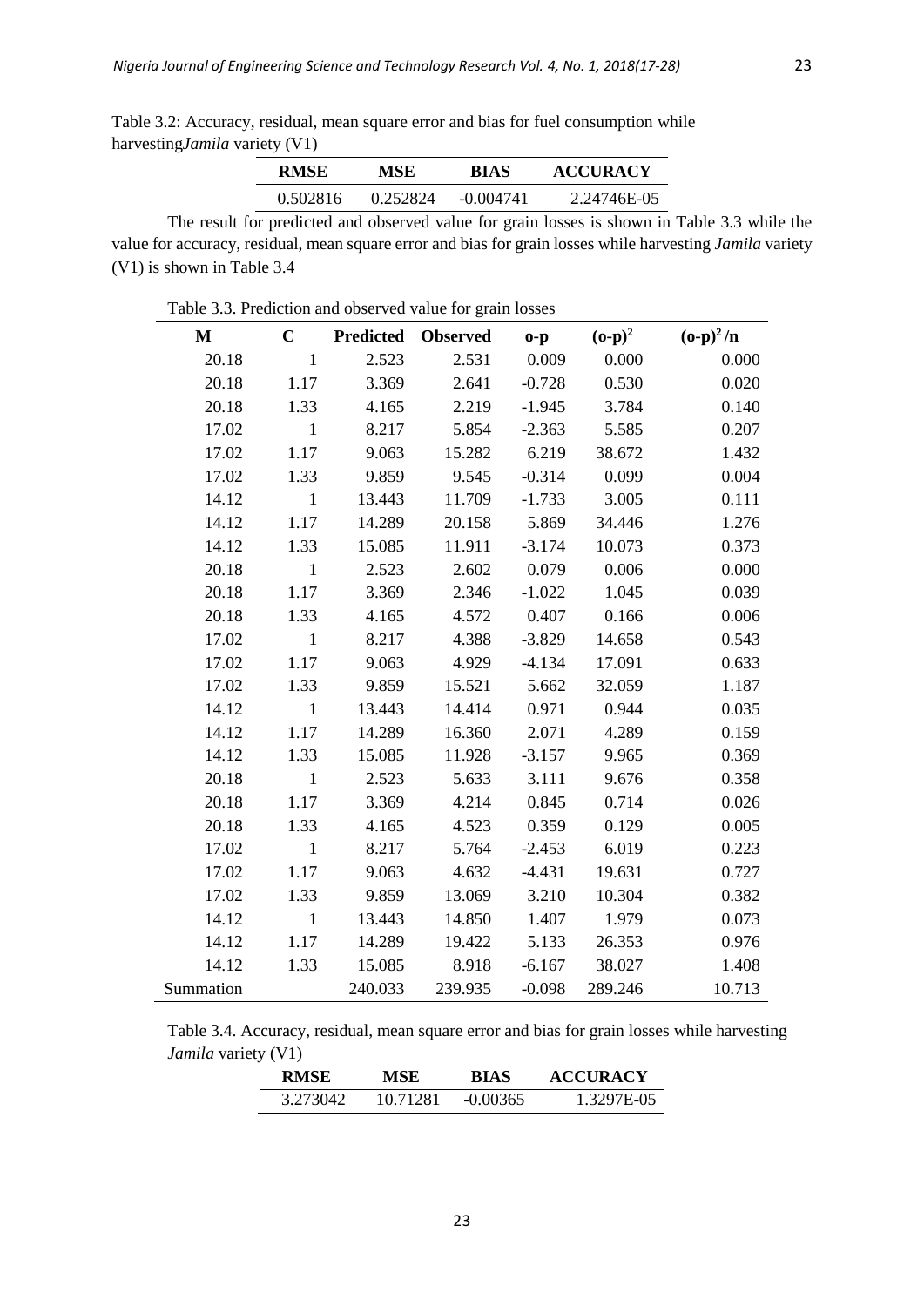## *3.2 Fuel Consumption and Grain Loss Prediction for Yardass variety*

The result for predicted and observed value for fuel consumption is shown in Table 3.5 while the value for accuracy, residual, mean square error and bias for fuel consumption while harvesting *Yardass* variety (V2) is shown in Table 3.6

| M     | $\mathbf C$  | <b>Predicted</b> | <b>Observed</b> | $o-p$      | $({\bf 0}\text{-}{\bf p})^2$ | $({\bf o}\text{-}{\bf p})^2/{\bf n}$ |
|-------|--------------|------------------|-----------------|------------|------------------------------|--------------------------------------|
| 20.18 | 1            | 1.09134          | 0.47622         | $-0.61512$ | 0.378372                     | 0.014014                             |
| 20.18 | 1.17         | 1.97415          | 2.292042        | 0.317892   | 0.101055                     | 0.003743                             |
| 20.18 | 1.33         | 2.80503          | 2.611765        | $-0.19327$ | 0.037351                     | 0.001383                             |
| 17.02 | $\mathbf{1}$ | 0.89226          | 0.485182        | $-0.40708$ | 0.165712                     | 0.006137                             |
| 17.02 | 1.17         | 1.77507          | 2.269795        | 0.494725   | 0.244753                     | 0.009065                             |
| 17.02 | 1.33         | 2.60595          | 2.013223        | $-0.59273$ | 0.351325                     | 0.013012                             |
| 14.12 | $\mathbf{1}$ | 0.70956          | 0.509171        | $-0.20039$ | 0.040156                     | 0.001487                             |
| 14.12 | 1.17         | 1.59237          | 1.729134        | 0.136764   | 0.018704                     | 0.000693                             |
| 14.12 | 1.33         | 2.42325          | 1.883444        | $-0.53981$ | 0.291391                     | 0.010792                             |
| 20.18 | $\mathbf{1}$ | 1.09134          | 0.638034        | $-0.45331$ | 0.205487                     | 0.007611                             |
| 20.18 | 1.17         | 1.97415          | 2.526545        | 0.552395   | 0.305141                     | 0.011302                             |
| 20.18 | 1.33         | 2.80503          | 3.315349        | 0.510319   | 0.260425                     | 0.009645                             |
| 17.02 | $\mathbf{1}$ | 0.89226          | 0.50284         | $-0.38942$ | 0.151648                     | 0.005617                             |
| 17.02 | 1.17         | 1.77507          | 2.342466        | 0.567396   | 0.321938                     | 0.011924                             |
| 17.02 | 1.33         | 2.60595          | 2.12163         | $-0.48432$ | 0.234566                     | 0.008688                             |
| 14.12 | $\mathbf{1}$ | 0.70956          | 0.445779        | $-0.26378$ | 0.069581                     | 0.002577                             |
| 14.12 | 1.17         | 1.59237          | 1.609412        | 0.017042   | 0.00029                      | 1.08E-05                             |
| 14.12 | 1.33         | 2.42325          | 2.211864        | $-0.21139$ | 0.044684                     | 0.001655                             |
| 20.18 | $\mathbf{1}$ | 1.09134          | 0.75            | $-0.34134$ | 0.116513                     | 0.004315                             |
| 20.18 | 1.17         | 1.97415          | 2.490119        | 0.515969   | 0.266224                     | 0.00986                              |
| 20.18 | 1.33         | 2.80503          | 3.258947        | 0.453917   | 0.206041                     | 0.007631                             |
| 17.02 | $\mathbf{1}$ | 0.89226          | 0.488764        | $-0.4035$  | 0.162809                     | 0.00603                              |
| 17.02 | 1.17         | 1.77507          | 2.225676        | 0.450606   | 0.203045                     | 0.00752                              |
| 17.02 | 1.33         | 2.60595          | 1.8             | $-0.80595$ | 0.649555                     | 0.024058                             |
| 14.12 | $\mathbf{1}$ | 0.70956          | 1.965           | 1.25544    | 1.57613                      | 0.058375                             |
| 14.12 | 1.17         | 1.59237          | 2.259109        | 0.666739   | 0.444541                     | 0.016464                             |
| 14.12 | 1.33         | 2.42325          | 2.384615        | $-0.03863$ | 0.001493                     | 5.53E-05                             |
|       |              | 47.60694         | 47.60612        | $-0.00082$ | 6.84893                      | 0.253664                             |

Table 3.5. Prediction and observed value for fuel consumption

Table 3.6. Accuracy, residual, mean square error and bias for fuel consumption while harvesting *Yardass* variety (V2)

| <b>RMSE</b> | MSE.     | <b>BIAS</b> | <b>ACCURACY</b> |
|-------------|----------|-------------|-----------------|
| 0.503651    | 0.253664 | $-3E-05$    | 9.13E-10        |

The result for predicted and observed value for grain losses is shown in Table 3.7 while the value for accuracy, residual, mean square error and bias for grain losses while harvesting *Yardass* variety (V2) is shown in Table 3.8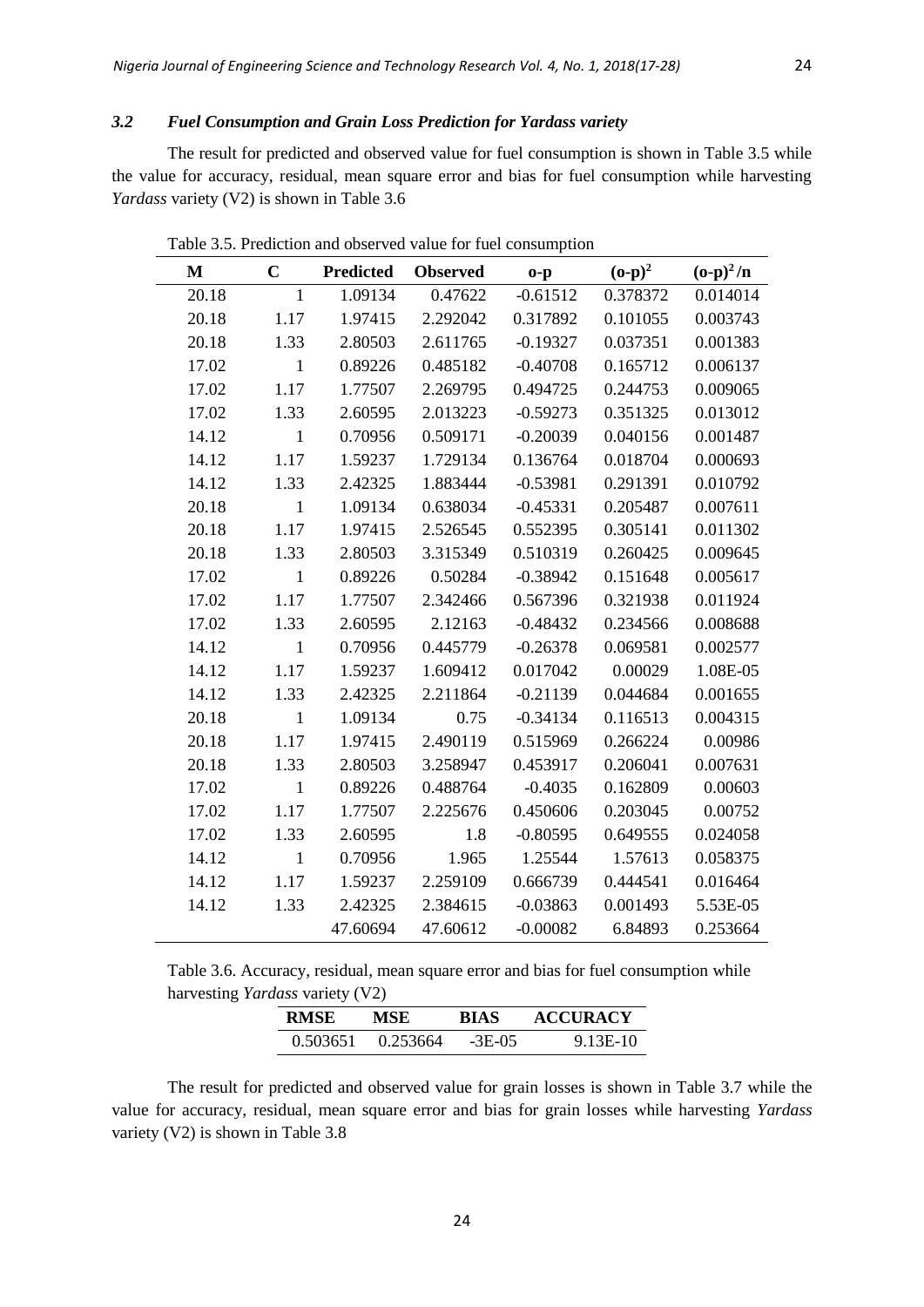| M     | $\mathbf C$  | predicted observed |         | $o-p$    | $(o-p)2$ | $(o-p)2/n$ |
|-------|--------------|--------------------|---------|----------|----------|------------|
| 20.18 | $\mathbf{1}$ | $-2.362$           | 2.597   | 4.960    | 24.597   | 0.911      |
| 20.18 | 1.17         | 3.224              | 2.673   | $-0.551$ | 0.304    | 0.011      |
| 20.18 | 1.33         | 8.482              | 3.337   | $-5.145$ | 26.473   | 0.980      |
| 17.02 | $\mathbf{1}$ | 6.950              | 8.326   | 1.376    | 1.894    | 0.070      |
| 17.02 | 1.17         | 12.537             | 5.212   | $-7.325$ | 53.649   | 1.987      |
| 17.02 | 1.33         | 17.795             | 21.750  | 3.955    | 15.643   | 0.579      |
| 14.12 | $\mathbf{1}$ | 15.496             | 14.732  | $-0.765$ | 0.585    | 0.022      |
| 14.12 | 1.17         | 21.083             | 16.872  | $-4.212$ | 17.737   | 0.657      |
| 14.12 | 1.33         | 26.341             | 30.485  | 4.143    | 17.167   | 0.636      |
| 20.18 | $\mathbf{1}$ | $-2.362$           | 2.143   | 4.506    | 20.302   | 0.752      |
| 20.18 | 1.17         | 3.224              | 3.111   | $-0.113$ | 0.013    | 0.000      |
| 20.18 | 1.33         | 8.482              | 5.211   | $-3.272$ | 10.704   | 0.396      |
| 17.02 | $\mathbf{1}$ | 6.950              | 5.452   | $-1.498$ | 2.245    | 0.083      |
| 17.02 | 1.17         | 12.537             | 5.494   | $-7.043$ | 49.600   | 1.837      |
| 17.02 | 1.33         | 17.795             | 20.645  | 2.850    | 8.124    | 0.301      |
| 14.12 | $\mathbf{1}$ | 15.496             | 12.595  | $-2.902$ | 8.420    | 0.312      |
| 14.12 | 1.17         | 21.083             | 19.534  | $-1.549$ | 2.399    | 0.089      |
| 14.12 | 1.33         | 26.341             | 28.357  | 2.016    | 4.065    | 0.151      |
| 20.18 | $\mathbf{1}$ | $-2.362$           | 5.570   | 7.933    | 62.931   | 2.331      |
| 20.18 | 1.17         | 3.224              | 3.912   | 0.687    | 0.472    | 0.017      |
| 20.18 | 1.33         | 8.482              | 5.089   | $-3.394$ | 11.517   | 0.427      |
| 17.02 | $\mathbf{1}$ | 6.950              | 8.772   | 1.822    | 3.318    | 0.123      |
| 17.02 | 1.17         | 12.537             | 4.806   | $-7.731$ | 59.767   | 2.214      |
| 17.02 | 1.33         | 17.795             | 19.904  | 2.109    | 4.447    | 0.165      |
| 14.12 | $\mathbf{1}$ | 15.496             | 14.500  | $-0.996$ | 0.992    | 0.037      |
| 14.12 | 1.17         | 21.083             | 19.380  | $-1.703$ | 2.899    | 0.107      |
| 14.12 | 1.33         | 26.341             | 38.405  | 12.063   | 145.526  | 5.390      |
|       |              | 328.639            | 328.863 | 0.224    | 555.793  | 20.585     |

Table 3.7. Prediction and observed value for grain losses

Table 3.8. Accuracy, residual, mean square error and bias for grain losses while harvesting *Yardass* variety (V2)

| <b>RMSE</b> | MSE                        | BIAS | <b>ACCURACY</b> |
|-------------|----------------------------|------|-----------------|
|             | 4.537059 20.58491 0.008292 |      | 6.88E-05        |

Based on the estimate parameters from the analysis, the prediction equations of fuel consumption are:

| for <i>Jamila</i> variety (V1) | (18) |
|--------------------------------|------|
|                                |      |

and

 $Y_f = -5.373 + 0.063M + 5.193C$  for *Yardass* variety (V2) (19)

Where;  $Y_f$  = Fuel consumption, l/h; M= Moisture content, %; C= Cutting speed, m/s While the prediction equation of grain losses are:

$$
Y_g = 33.911 - 1.802M + 4.976C
$$
 for *Jamila* variety (V1) (20)

and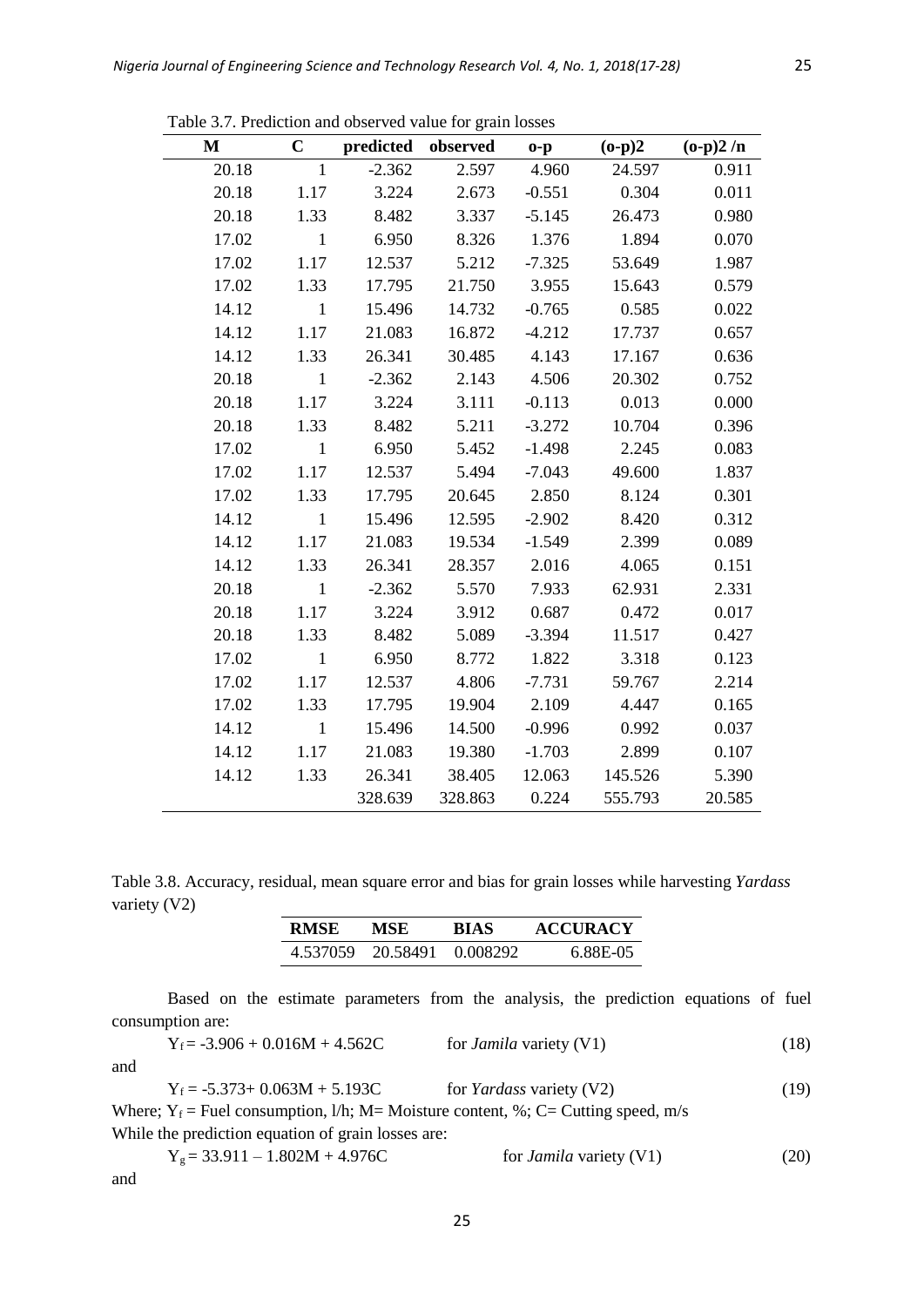$Y_g = 24.245 - 2.947M + 32.863C$  for *Yardass* variety (V2) (21) Where;  $Y_g$  = Grain loss, %; M= Moisture content, %; C= Cutting speed, m/s

#### *3.2 Model Verification*

The Mean Square Error (MSE) indicating the accuracy and precision of the models were found to be 0.2528 and 10.7128 for *Jamila* and *Yardass* variety respectively. The consistency of the model was obtained by calculating the sum of residual values (RES) and was found to be 0.00474 and 0.00365 for *Jamila* and *Yardass* variety respectively**.** Mean Square Predicting Error (MSPE) was used for the assessment of the error of prediction was obtained as 0.2528 and 10.7128 for *Jamila* and *Yardass* variety.

### *3.3 Model Validation*

The models were validated by plotting the predicted values against observed values. The values of the coefficient of determination,  $R^2$  were 0.60 and 0.66 for fuel consumption and grain loss respectively for *Jamila* variety (V1) as presented in Figure 3.1 and Figure 3.2 while 0.67 and 0.78 for fuel consumption and grain loss respectively for *Yardass* variety (V2) as presented in Figure 3.3 and Figure 3.4. These show that there is good agreement between the models predicted values and the actual (experimental or observed) values.



Figure 3.1. Observed against Predicted Fuel consumption for *Jamila* variety

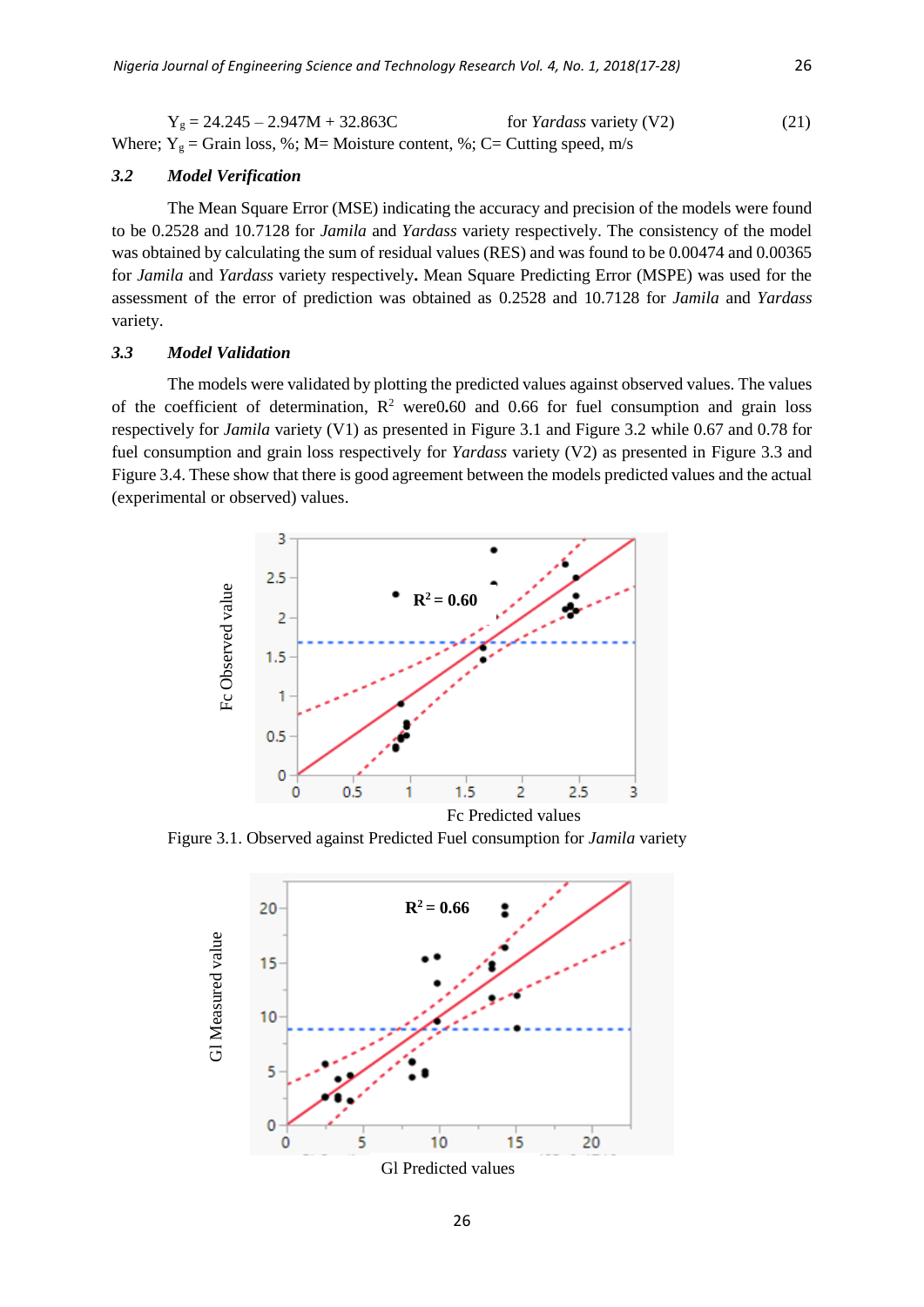

Figure 3.2. Observed against Predicted Grain loss for *Jamila* variety

Figure 3.3. Observed against predicted Fuel consumption for *Yardass* variety



Figure 3.4. Observed against **predicted values** variety

## **4 CONCLUSION**

Fuel consumption of the reaper could be reduced by reaping at lower moisture content and lower cutting speed. The developed models for predicting the fuel consumption and grain loss were fairly close agreement with the observed values, since the coefficient of determination  $(R^2 \text{ values})$ between the predicted and observed values of fuel consumption and grain loss were 0**.**60 and